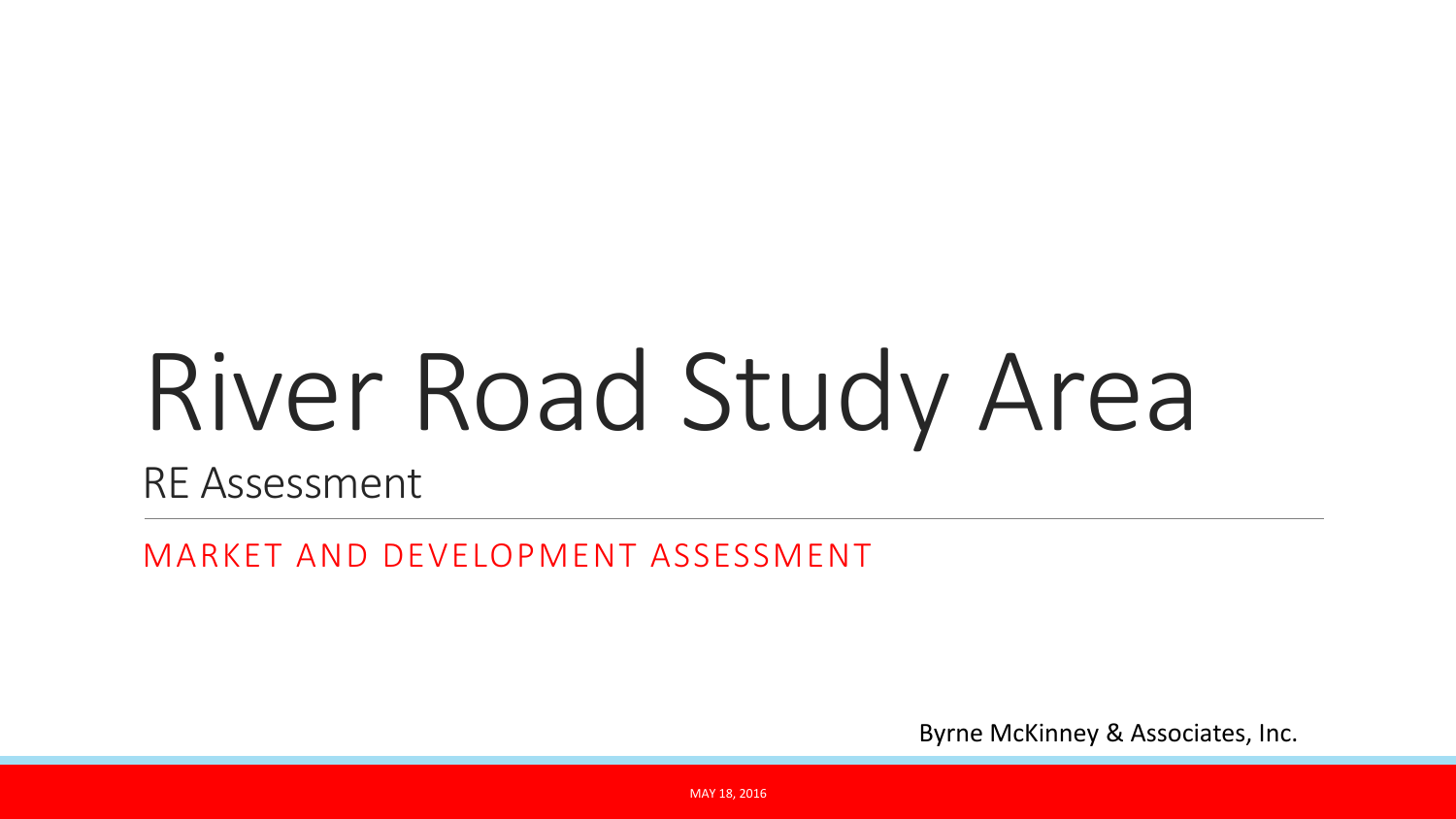# Highest and Best Use Considerations

*Development Opportunities and Challenges*

Physical & Legal

- Proximity to transit enhances marketability and helps to minimize parking requirements
- Excellent frontage on Brookline Avenue potential for prominent addresses and market visibility
- River Road frontage/access eases challenges of ingress/egress and circulation on narrow sites
- Sites lack depth which makes development more costly and less efficient
- Open space adjacency across River Road frontage enhances views and access for end-users
- Flood zone restricts development opportunity on some parcels
- Easement rights encumber development opportunity on some parcels
- Existing improvements are valuable and current users may not easily find substitution in the market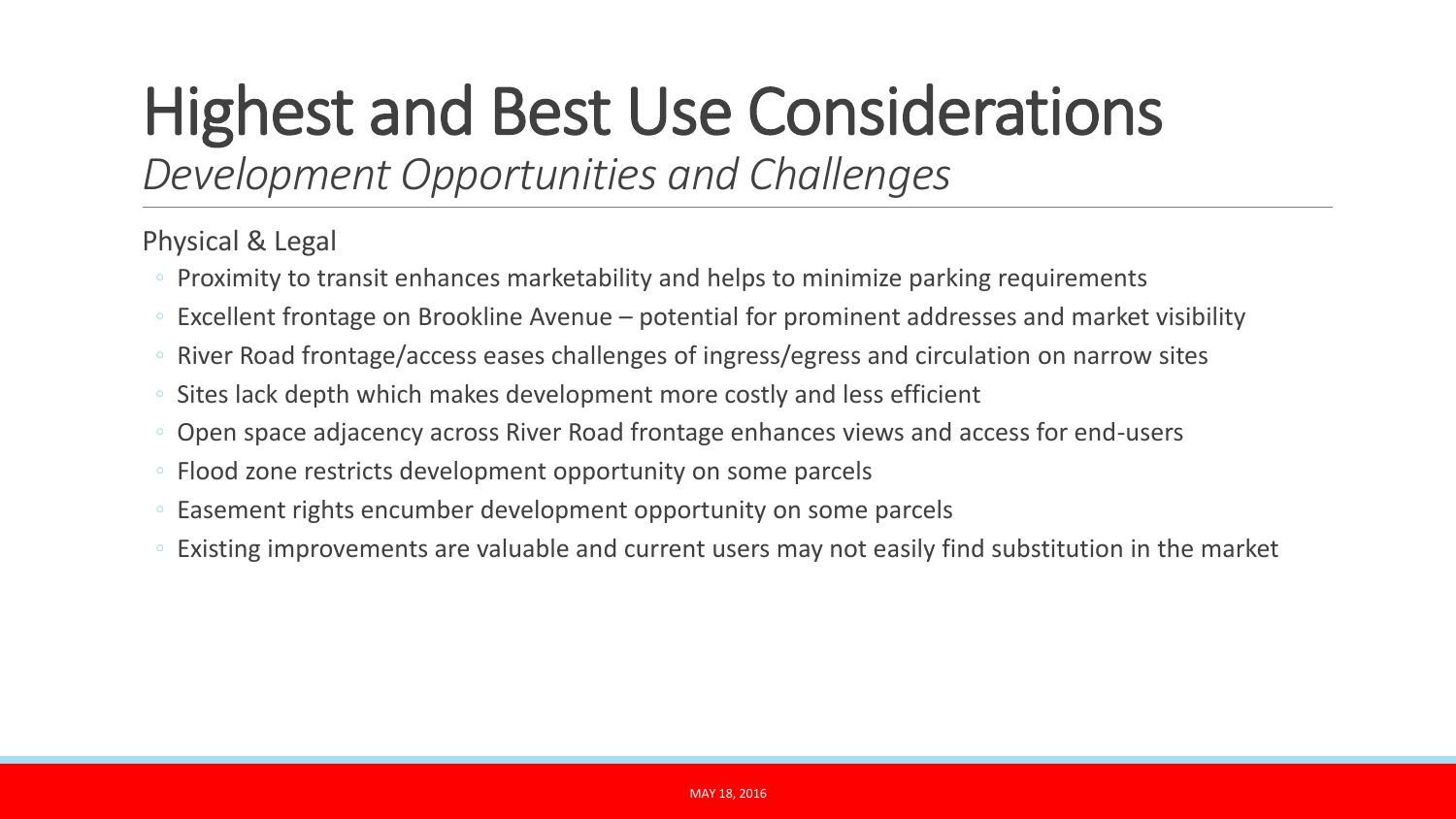# Highest and Best Use Considerations

### *Development Opportunities and Challenges*

#### General Market

- Proximity to LMA a key driver of market demand (residential and commercial)
- Proximity to transit minimizes parking requirement but parking will be needed for any development
- Accessibility and visibility good for a range of use alternatives

#### Hotel Market

- Demand for hotel rooms is strong for select service and extended stay product but NOT for full service or boutique product
- Lots of select service and extended stay product planned for delivery in the market, but this site is seen as feasible in the near term
- Proposed program is consistent with the market requirement right location (near LMA), right type (select service), right size (175 keys), right parking count (.4), right brand (Hilton)

#### Medical Office

- Demand for office in general is good but....
- The current and proposed supply of product makes this site less than competitive today
- The substantial parking requirement, and lack of parcel depth makes office development inefficient and costly to develop on this site in relation to the competition.
- But, given the importance of the LMA connection and the potential for a build-to-suit development, this use may emerge as a feasible use in the future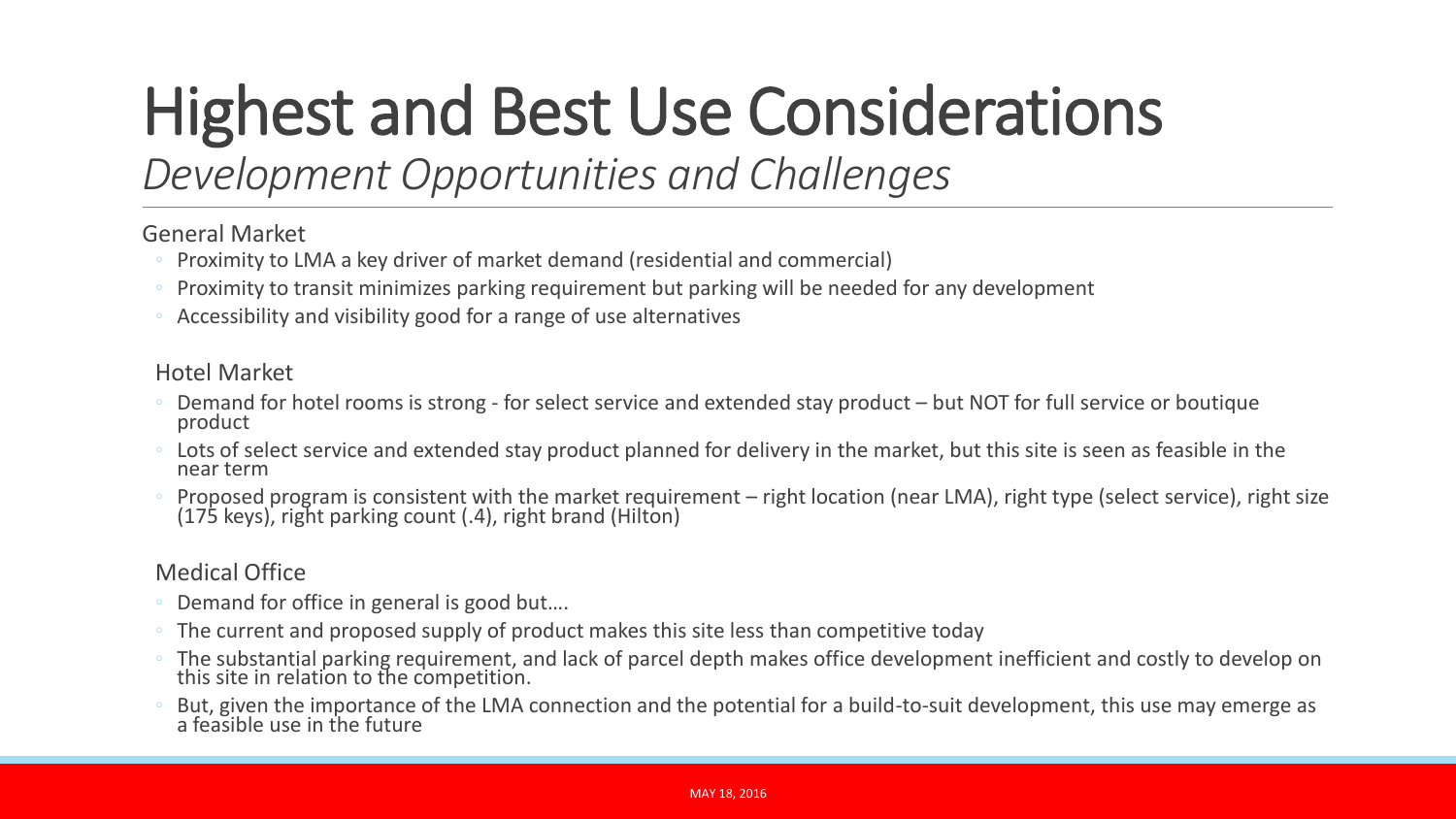# Highest and Best Use Considerations

### *Development Opportunities and Challenges*

Senior Housing Market

- Demand for senior housing (condo and rental) is strong across the income and age spectrums.
- Little targeted senior product is planned in the market and this site is seen as competitive in the near term
- Viable senior housing program options for the site encompass a range of options including age-restricted 55+, independent living (typically over 70), or assisted living (typically over 80).
- Parking requirements for this use vary by age and income target (from .5 to 1.0 per unit)

#### Micro Housing/Co-Work Office

- Demand for micro housing (condo and rental) is strong and is an especially good match to ancillary commercial co-work space
- Little targeted product is planned for this market and this site is seen as feasible in the near term
- The residential product attributes are a good match the site small unit sizes (300 to 500 SF per unit) with lesser parking requirements (+/- .5 per unit) than conventional multi-family
- Co-working space is more flexible in terms of acceptable floor plate sizes and configurations than either general or MOB office, with lesser parking requirements (<1.0 per 1,000 SF).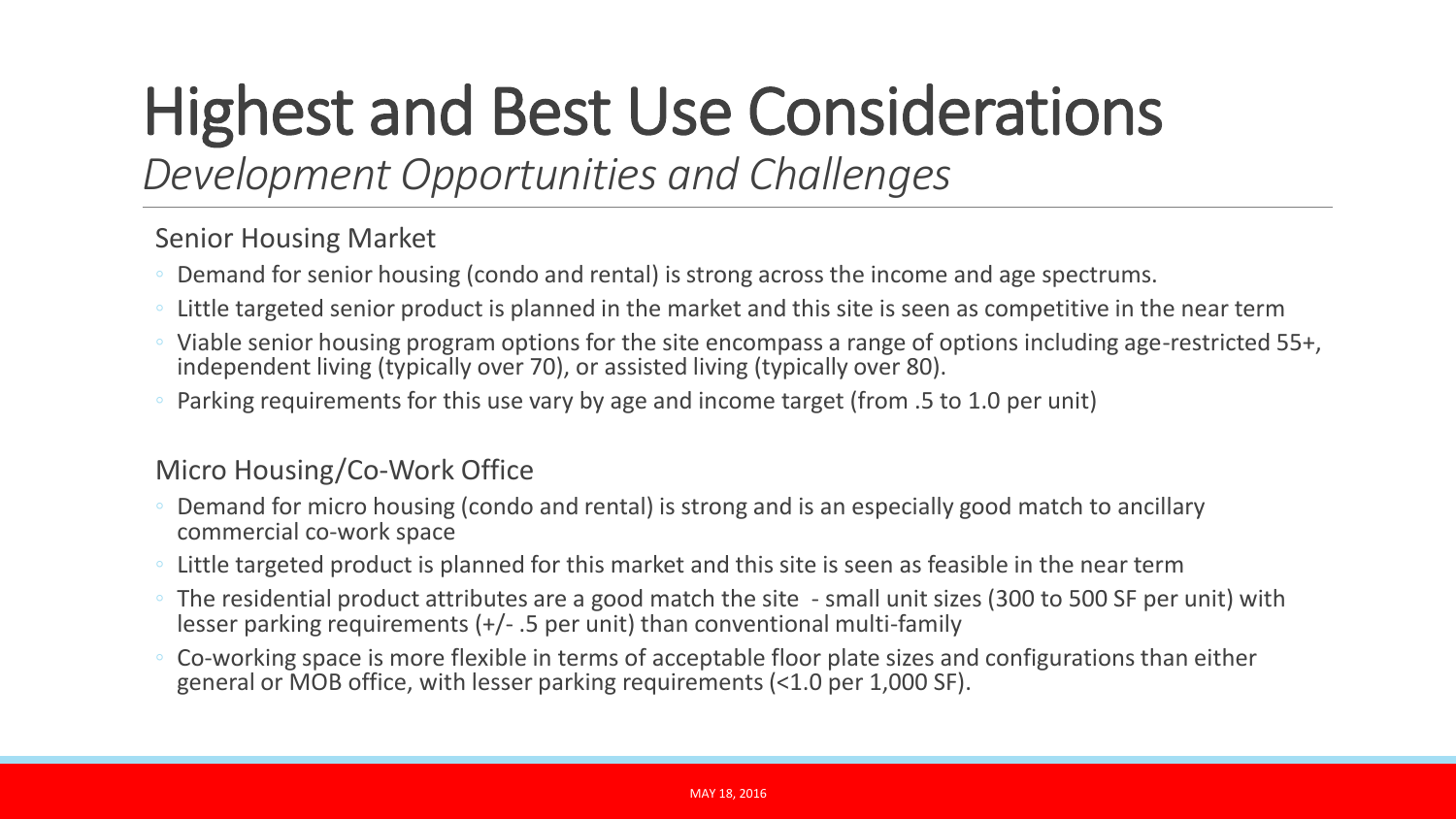### Development Considerations

### *Feasibility Parameters*

#### Market Feasible Uses

- Commercial hotel and office
- Residential senior housing and micro housing
- Retail ancillary to above grade uses
- Restaurant destination

#### Market Feasible Density

- Defined by program requirement (critical mass and scale) and desired form (height and mass) not FAR
- Use programs have been tested for feasibility and appear reasonable

#### Market Feasible Parking

- Hotel (market min .4 per key)
- MOB/General (market min. 1.5/1,000 RSF)
- 55+ Age restricted & Independent Living housing (market min. 1.0 per unit)
- Assisted Living & Memory Care (market min. .5 per unit)
- Micro Housing (market min. .5 per unit)
- Co-Working Office (market min .75 per 1,000)